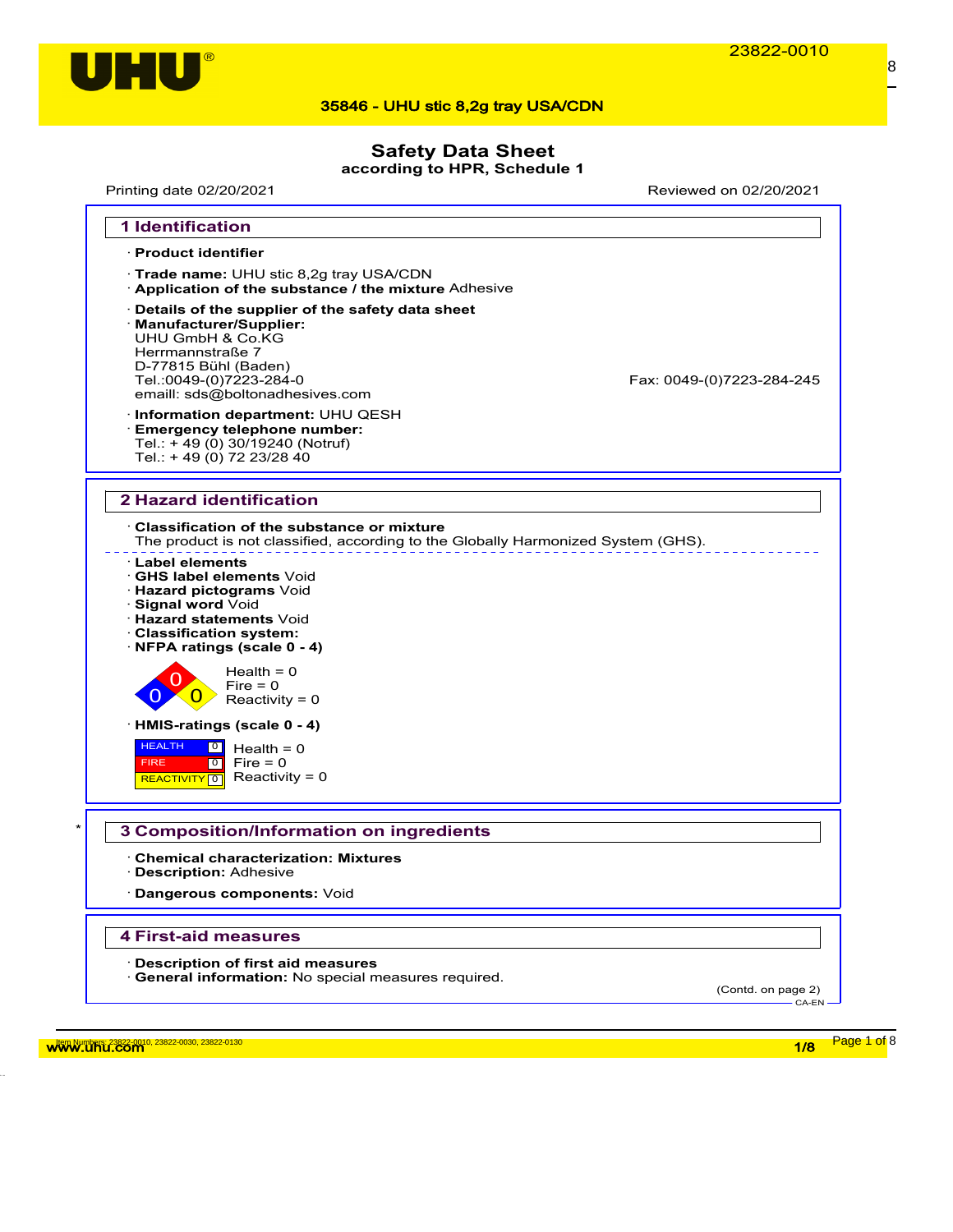

## **Safety Data Sheet**

**according to HPR, Schedule 1**

Printing date 02/20/2021 Reviewed on 02/20/2021

(Contd. of page 1)

Trade name: UHU stic 8,2g tray USA/CDN

· **After inhalation:**

Supply fresh air; consult doctor in case of complaints.

- No special measures required.
- · **After skin contact:** Generally the product does not irritate the skin.
- · **After eye contact:** Rinse opened eye for several minutes under running water.
- · **After swallowing:** If symptoms persist consult doctor.
- · **Information for doctor:**
- · **Most important symptoms and effects, both acute and delayed** No further relevant information available.
- · **Indication of any immediate medical attention and special treatment needed** No further relevant information available.

#### **5 Fire-fighting measures**

- · **Extinguishing media**
- · **Suitable extinguishing agents:** Use fire fighting measures that suit the environment.
- · **Special hazards arising from the substance or mixture**
- No further relevant information available.
- · **Advice for firefighters**
- · **Protective equipment:** No special measures required.

#### **6 Accidental release measures**

- · **Personal precautions, protective equipment and emergency procedures** Not required.
- · **Environmental precautions:** No special measures required.
- · **Methods and material for containment and cleaning up:** Send for recovery or disposal in suitable receptacles. Absorb with liquid-binding material (sand, diatomite, acid binders, universal binders, sawdust).
- **Reference to other sections** See Section 7 for information on safe handling. See Section 8 for information on personal protection equipment. See Section 13 for disposal information.

#### **7 Handling and storage**

- · **Handling:**
- · **Precautions for safe handling** No special measures required.
- · **Information about protection against explosions and fires:** No special measures required.
- · **Conditions for safe storage, including any incompatibilities**
- · **Storage:**
- · **Requirements to be met by storerooms and receptacles:** No special requirements.
- · **Information about storage in one common storage facility:** Not required.
- · **Further information about storage conditions:** None.
- · **Storage class:** 12
- · **Specific end use(s)** No further relevant information available.

(Contd. on page 3)

CA-EN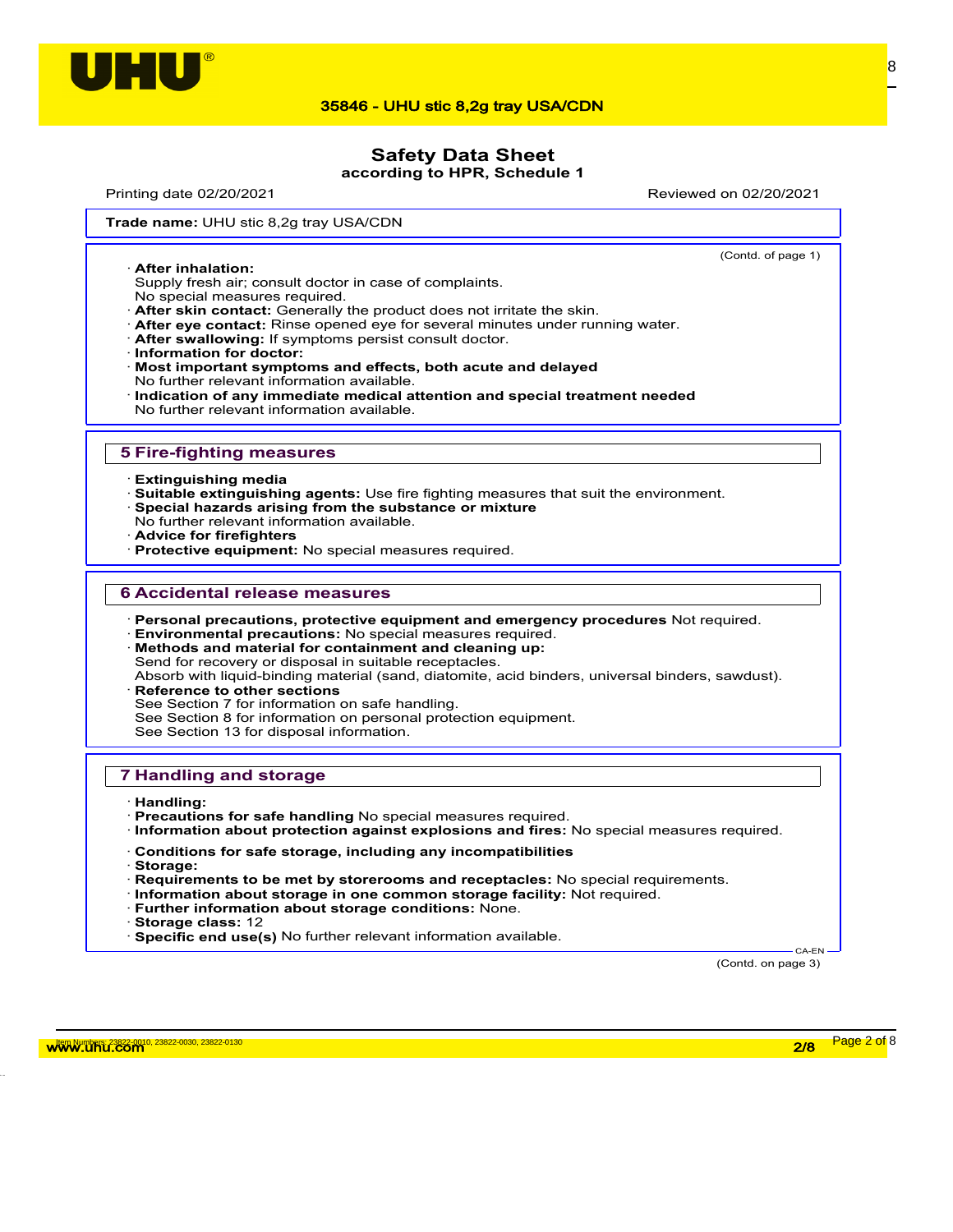

# **Safety Data Sheet**

**according to HPR, Schedule 1**

Printing date 02/20/2021 Reviewed on 02/20/2021

Trade name: UHU stic 8,2g tray USA/CDN

(Contd. of page 2)

#### **8 Exposure controls/ Personal protection**

· **Additional information about design of technical systems:** No further data; see item 7.

- · **Control parameters**
- · **Components with limit values that require monitoring at the workplace:**

The product does not contain any relevant quantities of materials with critical values that have to be monitored at the workplace.

· **Additional information:** The lists that were valid during the creation were used as basis.

- · **Exposure controls**
- · **Personal protective equipment:**
- · **General protective and hygienic measures:**
- The usual precautionary measures for handling chemicals should be followed.
- · **Breathing equipment:** Not required.
- · **Protection of hands:**

The glove material has to be impermeable and resistant to the product/ the substance/ the preparation.

Selection of the glove material on consideration of the penetration times, rates of diffusion and the degradation

· **Material of gloves**

Recommended thickness of the material: > 0,12 mm

- glove material: butyl rubber
- thickness of the glove material: 0,6 0,8 mm

breakthrough time (maximum wearing time): 60 - 120 min.

The selection of the suitable gloves does not only depend on the material, but also on further marks of quality and varies from manufacturer to manufacturer. As the product is a preparation of several substances, the resistance of the glove material can not be calculated in advance and has therefore to be checked prior to the application.

Nitrile rubber, NBR

· **Penetration time of glove material**

For the mixture of chemicals mentioned below the penetration time has to be at least 10 minutes (Permeation according to EN 374 Part 3: Level 1).

· **Eye protection:** Goggles recommended during refilling.

| · Information on basic physical and chemical properties<br><b>General Information</b> |                 |                    |
|---------------------------------------------------------------------------------------|-----------------|--------------------|
| $\cdot$ Appearance:<br>Form:                                                          | Solid           |                    |
| Color:                                                                                | Whitish         |                    |
| · Odor:                                                                               | Characteristic  |                    |
| ⋅ Odor threshold:                                                                     | Not determined. |                    |
| · pH-value at 20 °C:                                                                  | 10.5            |                    |
| $\cdot$ Change in condition                                                           |                 |                    |
| <b>Melting point/Melting range:</b>                                                   | Undetermined.   |                    |
| <b>Boiling point/Boiling range:</b>                                                   | 100 $\degree$ C |                    |
|                                                                                       |                 | (Contd. on page 4) |
|                                                                                       |                 | $CA-EN$ –          |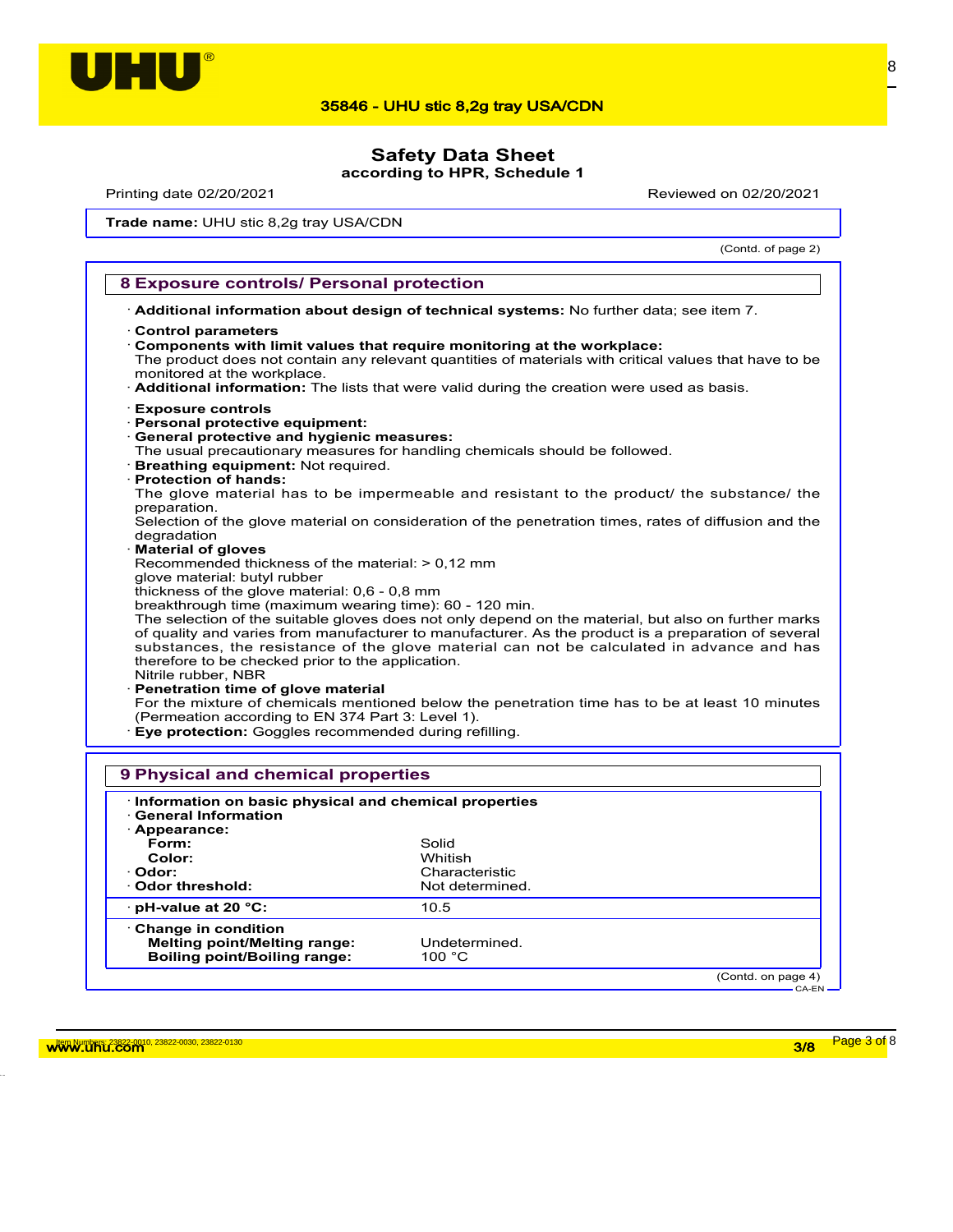

### **Safety Data Sheet according to HPR, Schedule 1**

Printing date 02/20/2021 Reviewed on 02/20/2021

Trade name: UHU stic 8,2g tray USA/CDN

|                                                                                                    | (Contd. of page 3)                                                                                                                                                             |
|----------------------------------------------------------------------------------------------------|--------------------------------------------------------------------------------------------------------------------------------------------------------------------------------|
| · Flash point:                                                                                     | Not applicable.                                                                                                                                                                |
| · Flammability (solid, gaseous):                                                                   | Not applicable.                                                                                                                                                                |
| · Decomposition temperature:                                                                       | Not determined.                                                                                                                                                                |
| · Auto igniting:                                                                                   | Product is not selfigniting.                                                                                                                                                   |
| Danger of explosion:                                                                               | Product does not present an explosion hazard.                                                                                                                                  |
| <b>Explosion limits:</b><br>Lower:<br>Upper:                                                       | Not determined.<br>Not determined.                                                                                                                                             |
| $\cdot$ Vapor pressure at 20 °C:                                                                   | 23 hPa                                                                                                                                                                         |
| · Density at 20 °C:<br><b>Relative density</b><br>$\cdot$ Vapor density<br><b>Evaporation rate</b> | $1.08 - 1.1$ g/cm <sup>3</sup><br>Not determined.<br>Not determined.<br>Not determined.                                                                                        |
| $\cdot$ Solubility in / Miscibility with<br>Water:                                                 | Not miscible or difficult to mix.                                                                                                                                              |
| · Partition coefficient (n-octanol/water): Not determined.                                         |                                                                                                                                                                                |
| · Viscosity:<br><b>Dynamic:</b><br>Kinematic:                                                      | Not determined<br>Not determined.                                                                                                                                              |
| · Solvent content:<br>Water:                                                                       | 70.2%                                                                                                                                                                          |
| Solids content:<br>$\cdot$ Other information                                                       | 29.6%<br>All relevant physical data were determined for the<br>mixture. All non-determined data are not measurable or<br>not relevant for the characterization of the mixture. |

### **10 Stability and reactivity**

· **Reactivity** No further relevant information available.

- · **Chemical stability**
- · **Thermal decomposition / conditions to be avoided:**
- No decomposition if used according to specifications.
- · **Possibility of hazardous reactions** No dangerous reactions known.
- · **Conditions to avoid** No further relevant information available.
- · **Incompatible materials:** No further relevant information available.
- · **Hazardous decomposition products:** No dangerous decomposition products known.

(Contd. on page 5)

CA-EN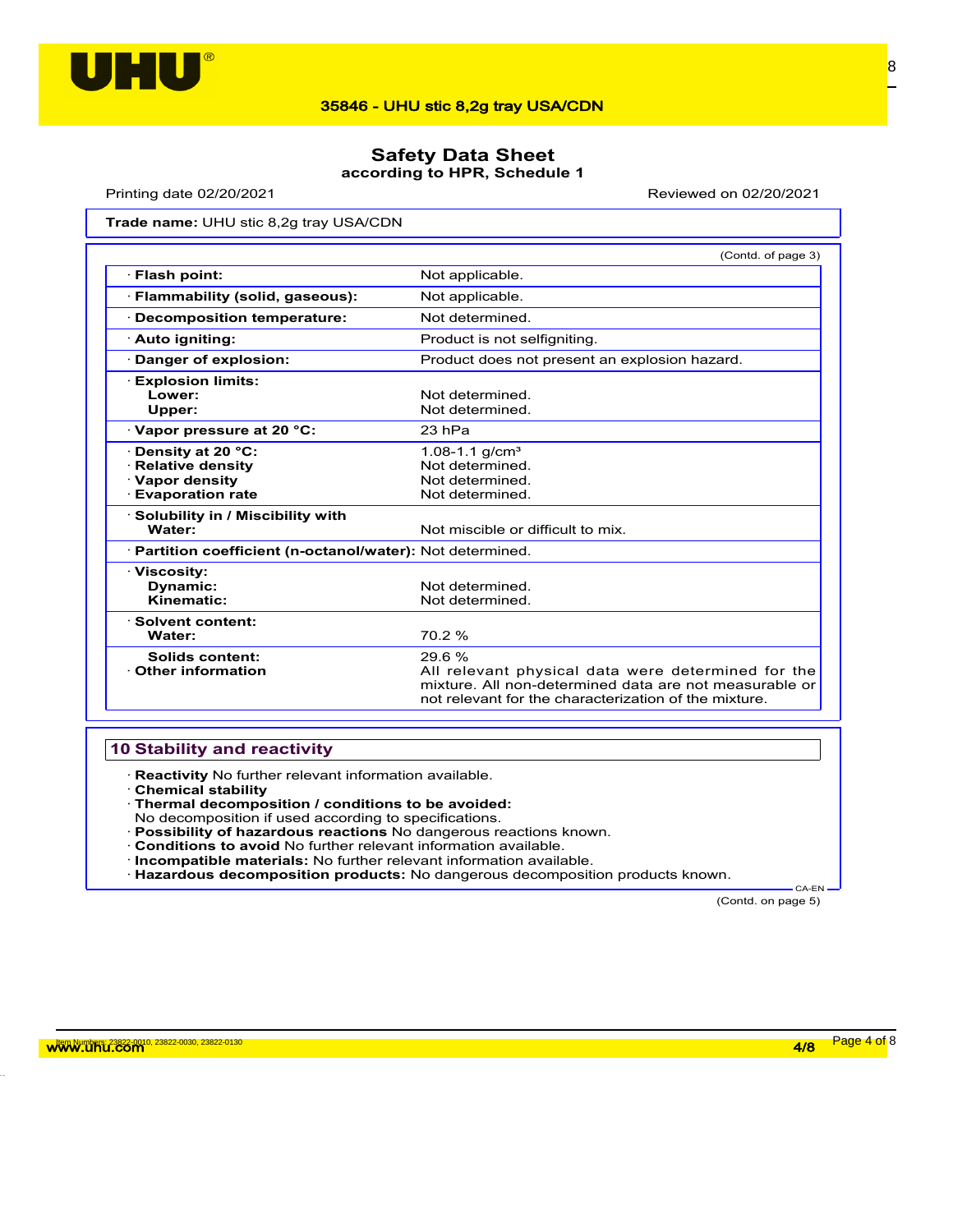

# **Safety Data Sheet**

**according to HPR, Schedule 1**

Printing date 02/20/2021 Reviewed on 02/20/2021

(Contd. of page 4)

Trade name: UHU stic 8,2g tray USA/CDN

#### **11 Toxicological information**

- · **Information on toxicological effects**
- · **Acute toxicity:**
- · **Primary irritant effect:**
- · **on the skin:** No irritant effect. · **on the eye:** No irritating effect.
- · **Sensitization:** No sensitizing effects known.
- · **Additional toxicological information:**

The product is not subject to classification according to internally approved calculation methods for preparations:

When used and handled according to specifications, the product does not have any harmful effects according to our experience and the information provided to us.

#### · **Carcinogenic categories**

· **IARC (International Agency for Research on Cancer)**

91-64-5 Coumarin 3

#### · **NTP (National Toxicology Program)**

None of the ingredients is listed.

**Germ cell mutagenicity Not applicable.** 

### **12 Ecological information**

- · **Toxicity**
- · **Aquatic toxicity:** No further relevant information available.
- · **Persistence and degradability** No further relevant information available.
- · **Behavior in environmental systems:**
- · **Bioaccumulative potential** No further relevant information available.
- · **Mobility in soil** No further relevant information available.
- · **Additional ecological information:**
- · **General notes:**

Water hazard class 1 (Self-assessment): slightly hazardous for water

Do not allow undiluted product or large quantities of it to reach ground water, water course or

- sewage system. · **Results of PBT and vPvB assessment**
- · **PBT:** Not applicable.
- · **vPvB:** Not applicable.
- · **Other adverse effects** No further relevant information available.

#### **13 Disposal considerations**

#### · **Waste treatment methods**

· **Recommendation:**

Smaller quantities can be disposed of with household waste. Disposal must be made according to official regulations.

(Contd. on page 6) CA-EN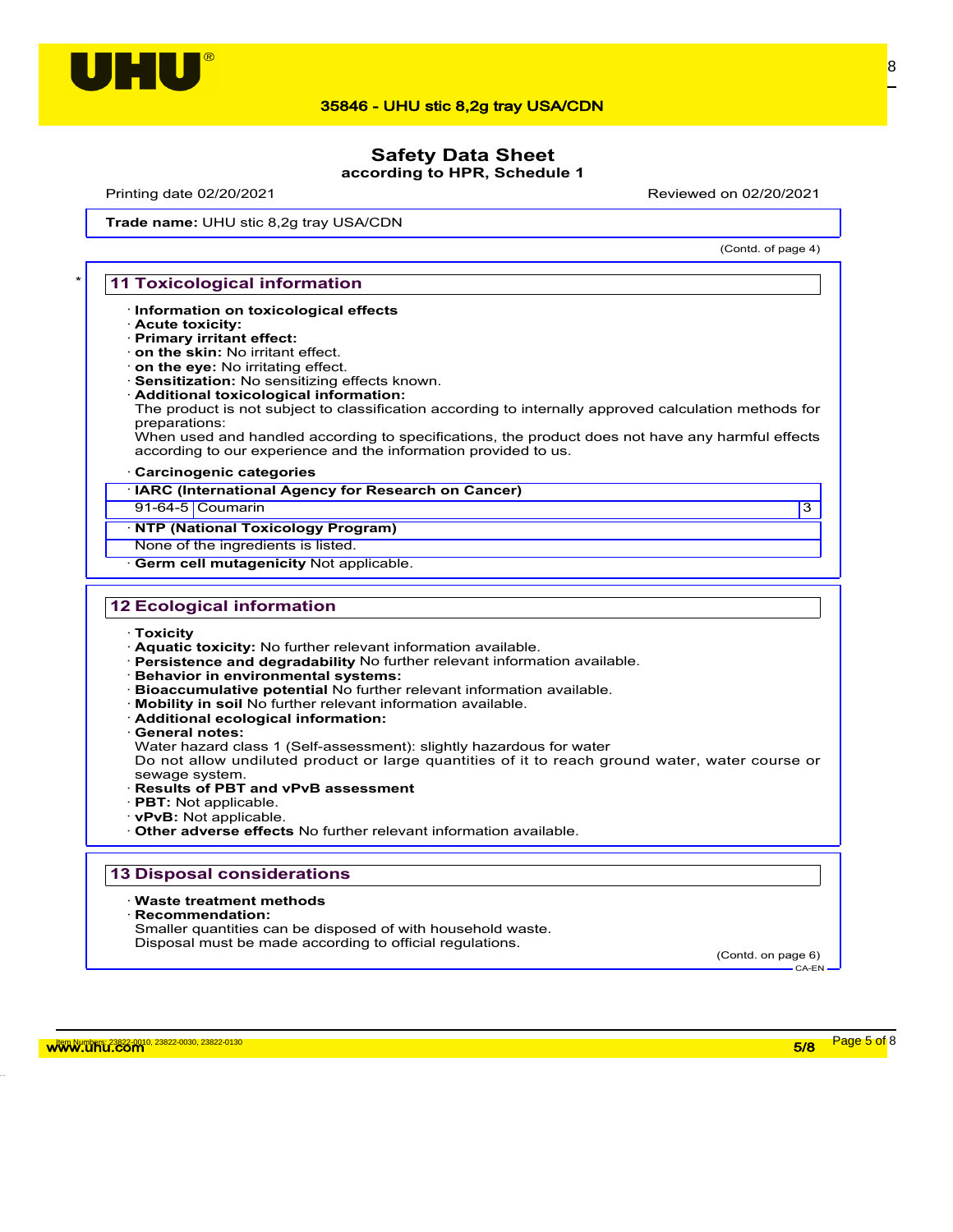

# **Safety Data Sheet**

**according to HPR, Schedule 1**

Printing date 02/20/2021 Reviewed on 02/20/2021

(Contd. of page 5)

Trade name: UHU stic 8,2g tray USA/CDN

#### · **Uncleaned packagings:**

· **Recommendation:** Disposal must be made according to official regulations.

| <b>14 Transport information</b>                                                               |                                                      |
|-----------------------------------------------------------------------------------------------|------------------------------------------------------|
| <b>UN-Number</b><br>· DOT/TDG, ADN<br>· ADR, IMDG, IATA                                       | not regulated<br>not regulated                       |
| $\cdot$ UN proper shipping name<br>DOT/TDG, ADR, ADN, IMDG, IATA                              | not regulated                                        |
| · Transport hazard class(es)                                                                  |                                                      |
| · DOT, ADR, ADN, IMDG, IATA<br>· Class                                                        | not regulated                                        |
| $\cdot$ Packing group<br>DOT/TDG, ADR, IMDG, IATA                                             | not regulated                                        |
| · Environmental hazards:                                                                      | Not applicable.                                      |
| $\cdot$ Special precautions for user                                                          | Not applicable.                                      |
| Transport in bulk according to Annex II of<br>MARPOL73/78 and the IBC Code<br>Not applicable. |                                                      |
| · Transport/Additional information:                                                           | Not dangerous according to the above specifications. |
| · UN "Model Regulation":                                                                      | not regulated                                        |

#### **15 Regulatory information**

· **Safety, health and environmental regulations/legislation specific for the substance or mixture**

· **Sara** · **Section 355 (extremely hazardous substances):** None of the ingredients is listed. · **Section 313 (Specific toxic chemical listings):** None of the ingredients is listed. · **TSCA (Toxic Substances Control Act):** All components have the value ACTIVE. · **Canadian substance listings:** · **Canadian Domestic Substances List (DSL)** 7732-18-5 water, distilled, conductivity or of similar purity 9049-76-7 Modifizierte Stärke 57-10-3 Palmitic acid 544-63-8 Myristic acid

> (Contd. on page 7) CA-EN

w<mark>ww.uhu.com 6/8 Page 6 of</mark> 8 Page 6 of 8 Page 6 of 8 Page 6 of 8 Page 6 of 8 Page 6 of 8 Page 6 of 8 Page 6 of 8 Page 6 of 8 Page 6 of 8 Page 6 of 8 Page 6 of 8 Page 6 of 8 Page 6 of 8 Page 6 of 8 Page 6 of 8 Page 6 of 8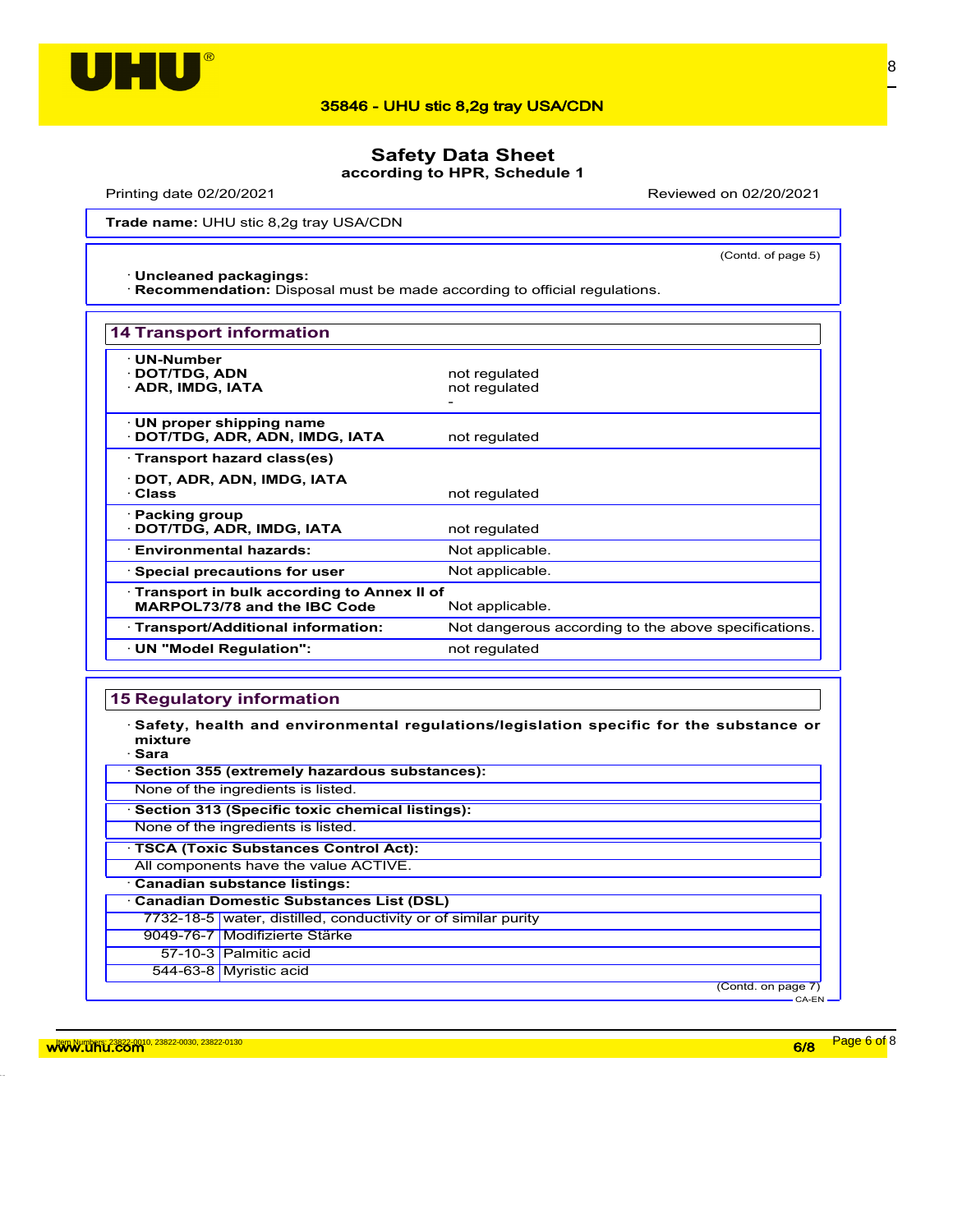

# **Safety Data Sheet**

**according to HPR, Schedule 1**

Printing date 02/20/2021 Reviewed on 02/20/2021

Trade name: UHU stic 8,2g tray USA/CDN

|                                                       | (Contd. of page 6)                                                                                                                               |  |  |
|-------------------------------------------------------|--------------------------------------------------------------------------------------------------------------------------------------------------|--|--|
|                                                       | 7681-57-4 sodium metabisulphite                                                                                                                  |  |  |
|                                                       | 24634-61-5   Kaliumsorbat                                                                                                                        |  |  |
|                                                       | 25265-71-8 Dipropylene glycol (isomer unspecified)                                                                                               |  |  |
|                                                       | 78-69-3 tetrahydrolinalool                                                                                                                       |  |  |
|                                                       | 6259-76-3 hexyl salicylate                                                                                                                       |  |  |
|                                                       | 14901-07-6 beta-lonone                                                                                                                           |  |  |
|                                                       | 32210-23-4 4-tert-butylcyclohexyl acetate                                                                                                        |  |  |
|                                                       | 60-12-8 Phenethyl alcohol                                                                                                                        |  |  |
|                                                       | 115-95-7 linalyl acetate                                                                                                                         |  |  |
| 8000-41-7 Terpineol                                   |                                                                                                                                                  |  |  |
|                                                       | 2050-08-0 Amyl salicylate                                                                                                                        |  |  |
|                                                       | 91-64-5 Coumarin                                                                                                                                 |  |  |
|                                                       | 103-95-7 2-Methyl-3-(p-isopropylphenyl) propional dehy de                                                                                        |  |  |
|                                                       | 104-67-6 gamma-Undecalactone                                                                                                                     |  |  |
|                                                       | 106-21-8 3,7-Dimethyl-1-octanol                                                                                                                  |  |  |
|                                                       | 4180-23-8 trans-Anethole                                                                                                                         |  |  |
|                                                       | 51115-63-0 Benzoic acid, 2-hydroxy-, 2-methylbutyl ester                                                                                         |  |  |
|                                                       | 65113-99-7 5-(2,2,3-Trimethyl-3-cyclopentenyl)-3-methylpentan-2-ol                                                                               |  |  |
|                                                       | 2705-87-5 Allyl cyclohexanepropionate                                                                                                            |  |  |
|                                                       | Canadian Ingredient Disclosure list (limit 0.1%)                                                                                                 |  |  |
| None of the ingredients is listed.                    |                                                                                                                                                  |  |  |
| <b>Canadian Ingredient Disclosure list (limit 1%)</b> |                                                                                                                                                  |  |  |
| 544-63-8 Myristic acid                                |                                                                                                                                                  |  |  |
| Signal word Void<br><b>Hazard statements Void</b>     | <b>GHS label elements Void</b><br>Hazard pictograms Void<br>. Chemical safety assessment: A Chemical Safety Assessment has not been carried out. |  |  |

### **16 Other information**

This information is based on our present knowledge. However, this shall not constitute a guarantee for any specific product features and shall not establish a legally valid contractual relationship.

- · **Department issuing SDS:** UHU QESH
- · **Contact:** UHU QESH
- · **Date of the latest revision of the safety data sheet** 02/20/2021 / 5
- · **Abbreviations and acronyms:** IMDG: International Maritime Code for Dangerous Goods DOT: US Department of Transportation IATA: International Air Transport Association EINECS: European Inventory of Existing Commercial Chemical Substances<br>ELINCS: European List of Notified Chemical Substances<br>CAS: Chemical Abstracts Service (division of the American Chemical Society)<br>NFPA: National Fire Pr HMIS: Hazardous Materials Identification System (USA) PBT: Persistent, Bioaccumulative and Toxic

(Contd. on page 8)  $CA-EN$ 

w<mark>ww.uhu.com 7/8 Page 7 of</mark> 8 مستقبل المستقبل المستقبل المستقبل المستقبل المستقبل المستقبل المستقبل المستقبل المستقبل المستقبل المستقبل المستقبل المستقبل المستقبل المستقبل المستقبل المستقبل المستقبل المستقبل المستقبل المست